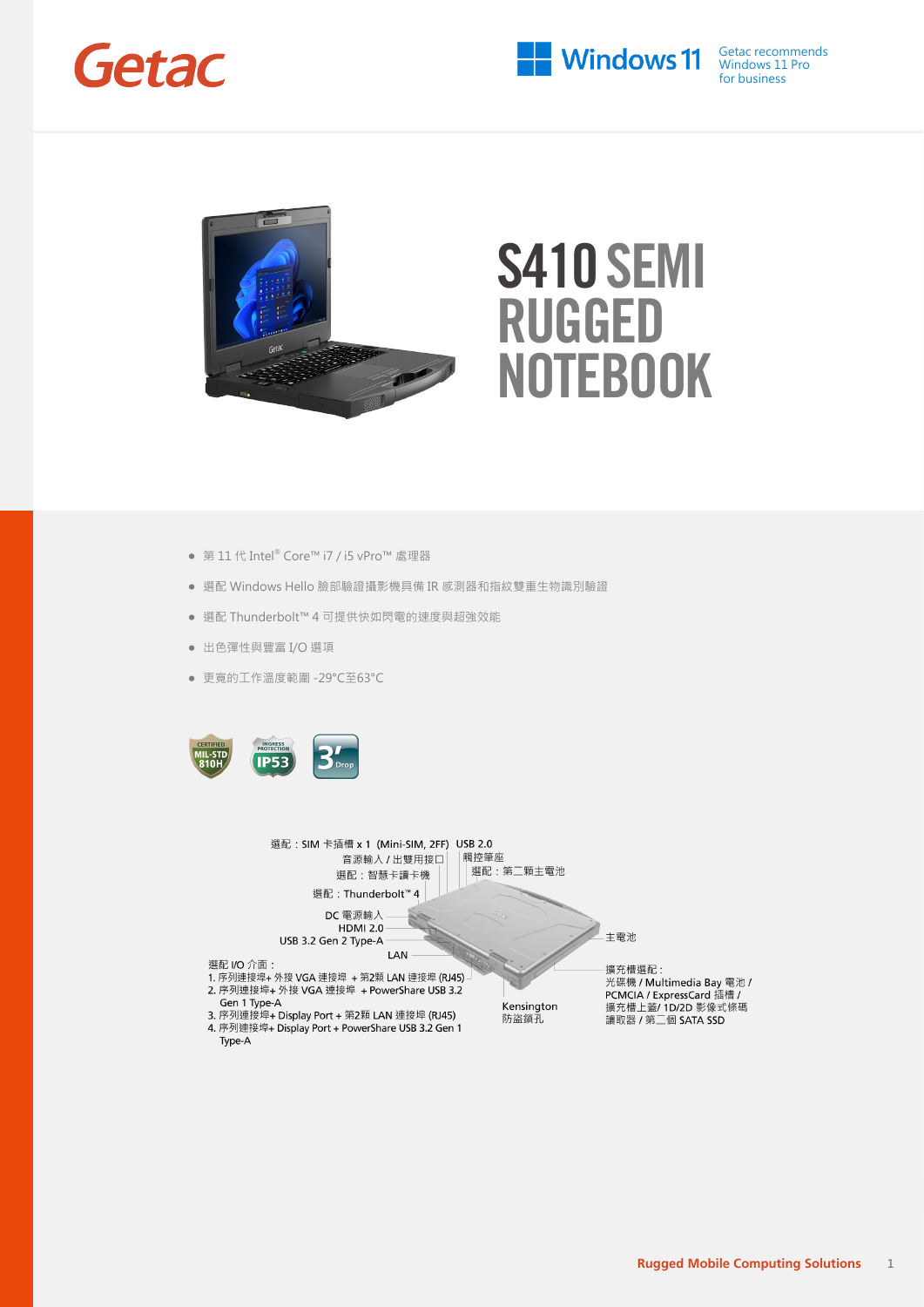規格

| 作業系統     | Windows 10 Pro<br>Windows 11 Pro                                                                                                                                                                         |
|----------|----------------------------------------------------------------------------------------------------------------------------------------------------------------------------------------------------------|
| 行動運算平台   | Intel <sup>®</sup> Core™ i3-1115G4 處理器<br>(Intel® 渦輪加速技術最高可達 4.1GHz)<br>-6MB Intel®智慧型快取記憶體                                                                                                              |
|          | 平台選購項目:<br>Intel <sup>®</sup> Core™ i5-1135G7 處理器<br>(Intel® 渦輪加速技術最高可達 4.2GHz)<br>-8MB Intel®智慧型快取記憶體                                                                                                   |
|          | Intel® Core™ i5-1145G7 vPro™ 處理器<br>(Intel® 渦輪加速技術最高可達 4.4GHz)<br>- 8MB Intel® 智慧型快取記憶體                                                                                                                  |
|          | Intel <sup>®</sup> Core™ i7-1165G7 處理器<br>(Intel® 渦輪加速技術最高可達 4.7GHz)<br>-12MB Intel® 智慧型快取記憶體                                                                                                            |
|          | Intel® Core™ i7-1185G7 vPro™ 處理器<br>(Intel® 渦輪加速技術最高可達 4.8GHz)<br>– 12MB Intel® 智慧型快取記憶體                                                                                                                 |
| 顯示晶片     | Intel® Iris® X <sup>e</sup> Graphics (i5 / i7) <sup>xvii</sup><br>Intel <sup>®</sup> UHD Graphics (i3)<br>選配: NVIDIA® GeForce® GTX 1650 4GB 獨立顯示卡 $^{\text{ii,iii,iv}}$                                  |
| 螢幕       | 14" TFT LCD HD (1366 x 768)<br>1,000 nits LumiBond®顯示器搭載<br>Getac 陽光下可讀技術<br>螢幕保護膜                                                                                                                       |
|          | 選配: 14 吋 TFT LCD HD (1366 x 768)<br>1,000 nits LumiBond® 顯示器搭載<br>Getac 陽光下可讀技術和電容式多點觸控螢幕<br>選配: FHD 14 吋 IPS TFT LCD (1920 x 1080)<br>1,000 nits LumiBond <sup>®</sup> 顯示器搭載<br>Getac 陽光下可讀技術和電容式多點觸控螢幕 |
| 儲存裝置與記憶體 | 8GB DDR4<br>選配: 16GB / 32GB / 64GB DDR4                                                                                                                                                                  |
|          | 256GB PCIe NVMe SSD<br>選配: 512GB / 1TB / 2TB PCIe NVMe SSD                                                                                                                                               |
|          | 選配: 第二個 Multimedia Bay 儲存裝置: 256GB / 512GB / 1TB SATA SSD iii                                                                                                                                            |
| 鍵盤       | LED 背光薄膜鍵盤                                                                                                                                                                                               |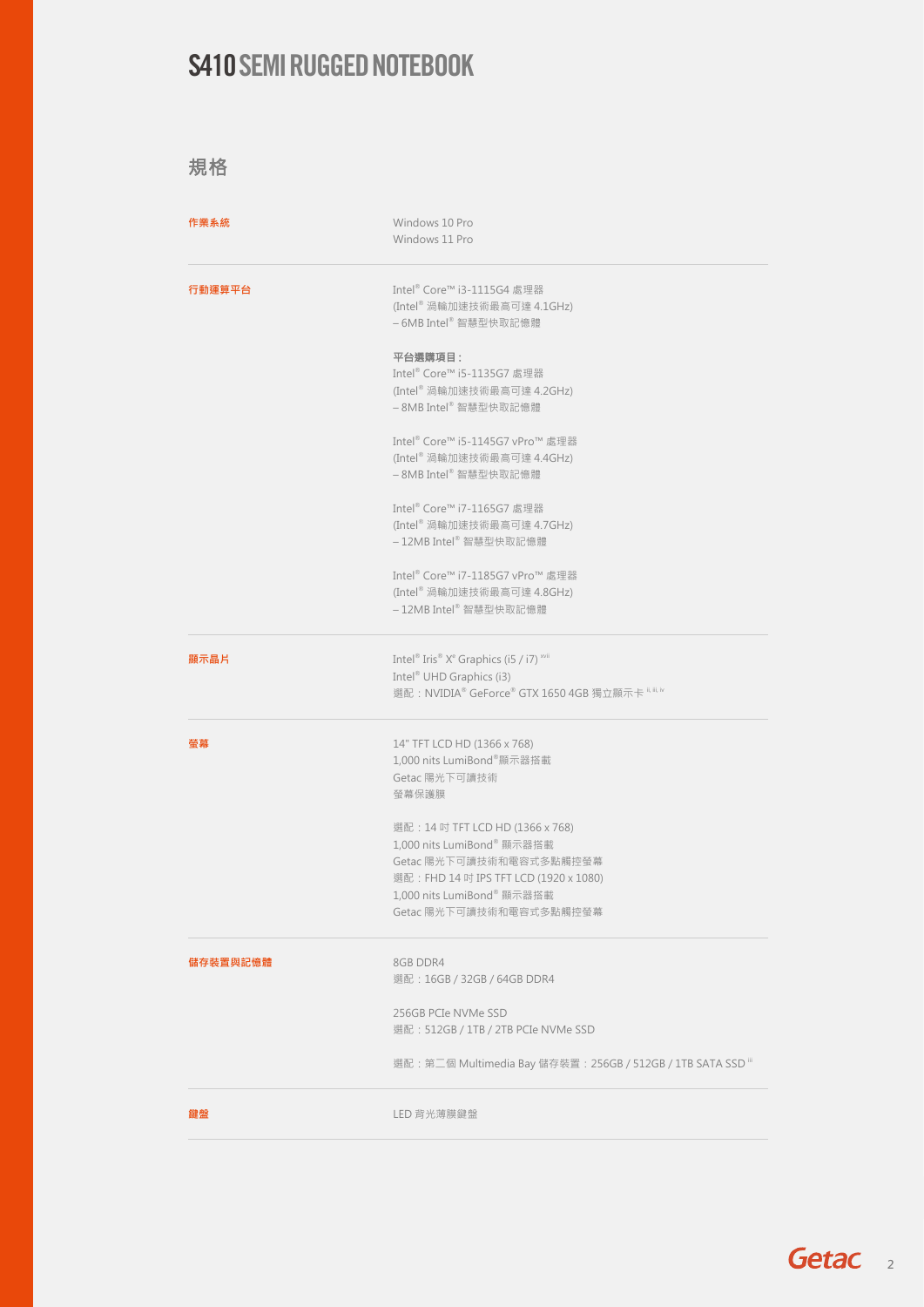| 指標裝置   | 觸控螢幕<br>- 選配: 電容式多點觸控螢幕<br>觸控板<br>- 滑動式觸控板                                                                                                                                                                                                                                                                                                                                                                                                                                                                                                                                                   |  |
|--------|----------------------------------------------------------------------------------------------------------------------------------------------------------------------------------------------------------------------------------------------------------------------------------------------------------------------------------------------------------------------------------------------------------------------------------------------------------------------------------------------------------------------------------------------------------------------------------------------|--|
| 擴充槽    | 選配: 智慧卡讀卡機 x 1                                                                                                                                                                                                                                                                                                                                                                                                                                                                                                                                                                               |  |
| 多媒體擴充槽 | 擴充槽上蓋<br>選配: 1D/2D 影像式條碼讀取器 "<br>選配: PCMCIA Type II <sup>ii</sup><br>選配: ExpressCard 34 / 54 i, iii, vi<br>選配: DVD super multi 燒錄機 iii, v<br>選配: Multimedia Bay 電池 iii, v<br>選配: Blu-Ray Super Multi 磁碟機<br>選配:第二個儲存裝置 "" "                                                                                                                                                                                                                                                                                                                                                                  |  |
| I/O 介面 | 音源輸入 / 出雙用接口 x 1<br>DC 電源輸入 x 1<br>USB 2.0 x 1<br>USB 3.2 Gen 2 Type-A x 2<br>選配: Thunderbolt™ 4 x 1<br>LAN $(RJ45) \times 1$<br>HDMI 2.0 x 1<br>底座轉接頭 x 1<br>選配: FHD 網路攝影機 x 1<br>選配: SIM 卡插槽 x 1 (Mini-SIM, 2FF)<br>選配: GPS, WLAN 及 WWAN RF 天線<br>pass-through 轉接頭 x 1<br>可配置 I/O 選項":<br>1. 序列連接埠 (9-針; D-sub) + 外接 VGA (15-針; D-sub) x 1 + 第2顆 LAN (RJ45)<br>2. 序列連接埠 (9-針; D-sub) + 外接 VGA (15-針; D-sub) x 1 + PowerShare USB<br>3.2 Gen 1 Type-A<br>3. 序列連接埠 (9-針; D-sub) + Display Port + 第2顆 LAN (RJ45)<br>4. 序列連接埠 (9-針; D-sub) + Display Port + PowerShare USB 3.2 Gen 1<br>Type-A |  |
| 通訊介面   | 10/100/1000 base-T 乙太網路<br>Intel <sup>®</sup> Wi-Fi 6 AX201, 802.11ax<br>藍牙 (v5.2) vii<br>選配:專屬 GPS viii<br>選配:帶有 Dedicated GPS 的 4G LTE 行動寬頻模組 ""                                                                                                                                                                                                                                                                                                                                                                                                                                           |  |
| 安全功能   | TPM 2.0 安全晶片<br>Kensington 防盜鎖孔<br>選配: Intel® vPro™ 技術<br>選配: HF RFID 讀卡機 ", x<br>選配: 指紋辨識器<br>選配:智慧卡讀卡機<br>選配: Windows Hello 臉部辨視攝影機 (前置) x 1                                                                                                                                                                                                                                                                                                                                                                                                                                               |  |
| 電源     | 電源轉換器 (90W, 100-240VAC, 50 / 60Hz)<br>鋰離子電池 (10.8V,標準值 6900mAh; 最小值 6600mAh)<br>選配: 電源轉換器 (120W, 100-240VAC, 50 / 60Hz) ii<br>選配: Multimedia Bay 電池 (11.1V,槽準值4200mAh;最小值 3980mAh)<br>選配: 第二顆電池 (10.8V, 標準值 6900mAh; 最小值 6600mAh)                                                                                                                                                                                                                                                                                                                                                            |  |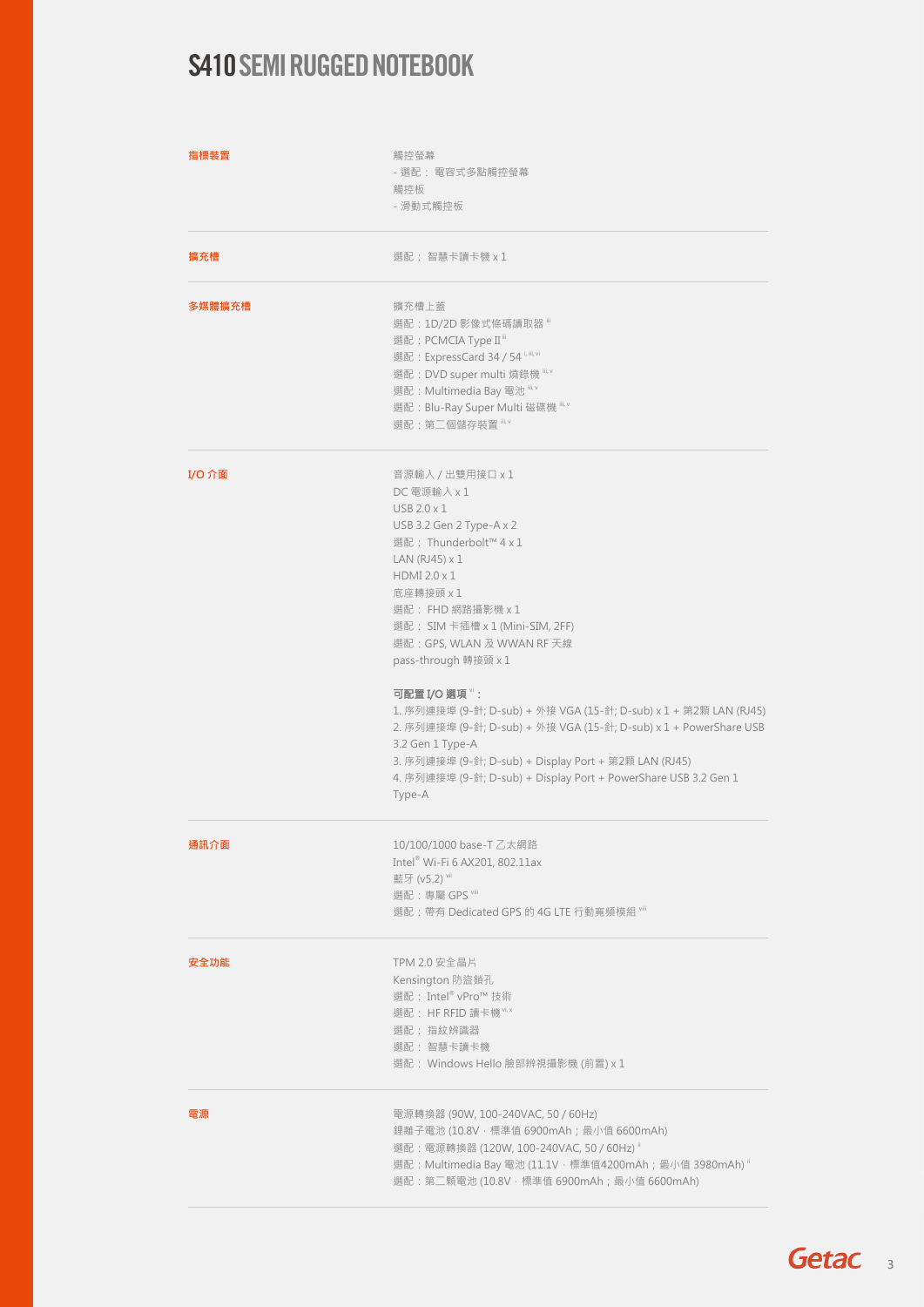| 尺寸(寬 x 深 x 高)與重量 | 350 x 293 x 38.5 mm,<br>2.38 kg (5.25 lbs) xi<br>MIL-STD-810H 認證<br>IP53 認證<br>防水鍵盤<br>防震與 0.9 公尺防摔設計™<br>具門蓋保護設計的連接埠與接頭<br>可卸除式防震固態硬碟                                                                                                                                                                                                                                                                                                    |  |
|------------------|-------------------------------------------------------------------------------------------------------------------------------------------------------------------------------------------------------------------------------------------------------------------------------------------------------------------------------------------------------------------------------------------------------------------------------------------|--|
| 強固特色             |                                                                                                                                                                                                                                                                                                                                                                                                                                           |  |
| 環境規格             | 溫度 *iii :<br>- 操作溫度 : -29℃至 63℃ <sup>xiv</sup><br>- 儲存溫度: -51°C至71°C<br>溼度:<br>- 95% RH · 非冷凝                                                                                                                                                                                                                                                                                                                                             |  |
| 預裝軟體             | <b>Getac Utility</b><br>Getac Geolocation<br>Getac 條碼管理程式 ~<br>選配: Absolute Persistence <sup>®</sup>                                                                                                                                                                                                                                                                                                                                      |  |
| 可選配軟體            | Getac Driving Safety Utility<br>Getac Device Monitoring System (GDMS) xviii<br>Getac VGPS Utility xix                                                                                                                                                                                                                                                                                                                                     |  |
| 周邊配備             | 主電池组 (10.8V,槽準值 6900mAh;最小值 6600mAh)<br>電源轉換器 (90W, 100-240VAC, 50 / 60Hz)<br>帶繫繩的電容式觸控筆<br>選配:<br>背包<br>第二顆電池 (10.8V,標準值 6900mAh;最小值6600mAh)<br>第二個 Multimedia Bay 儲存裝置 iii<br>Multimedia Bay 電池 (11.1V, 標準值4200mAh; 最小值 3980mAh) iii<br>帶繫繩的電容式觸控筆<br>多槽式充電器 (雙槽)<br>多槽式充電器 (八槽)<br>電源轉換器 (120W, 100-240VAC, 50 / 60Hz) ii<br>DC-DC 車用電源轉換器 (120W, 11-32VDC)<br>電容式觸控筆<br>螢幕保護膜<br>車載輕型底座 ※<br>車用底座 ※<br>辦公室用底座<br>100W Type-C電源轉換器 xvi |  |
| 保固               | 品質是產品的堅強後盾。Getac 强固式手持設備從内到外的設計滿足抵擋掉落衝<br>擊、震動或更多惡劣環境。Getac 相信自己的產品品質,所以能夠提供讓您安心<br>的3年品質保證。                                                                                                                                                                                                                                                                                                                                              |  |
|                  | 標準<br>三年限制保固                                                                                                                                                                                                                                                                                                                                                                                                                              |  |

I. 原廠選配·非供使用者替換·

II. 120W AC 變壓器用於辦公室擴充座以及含 獨立顯卡之配置。

III. NVIDIA® GeForce® GTX 1650 4GB 獨立顯示 卡、PCMCIA、Blu-Ray、DVD super multi 燒 錄機、Expresscard、Multimedia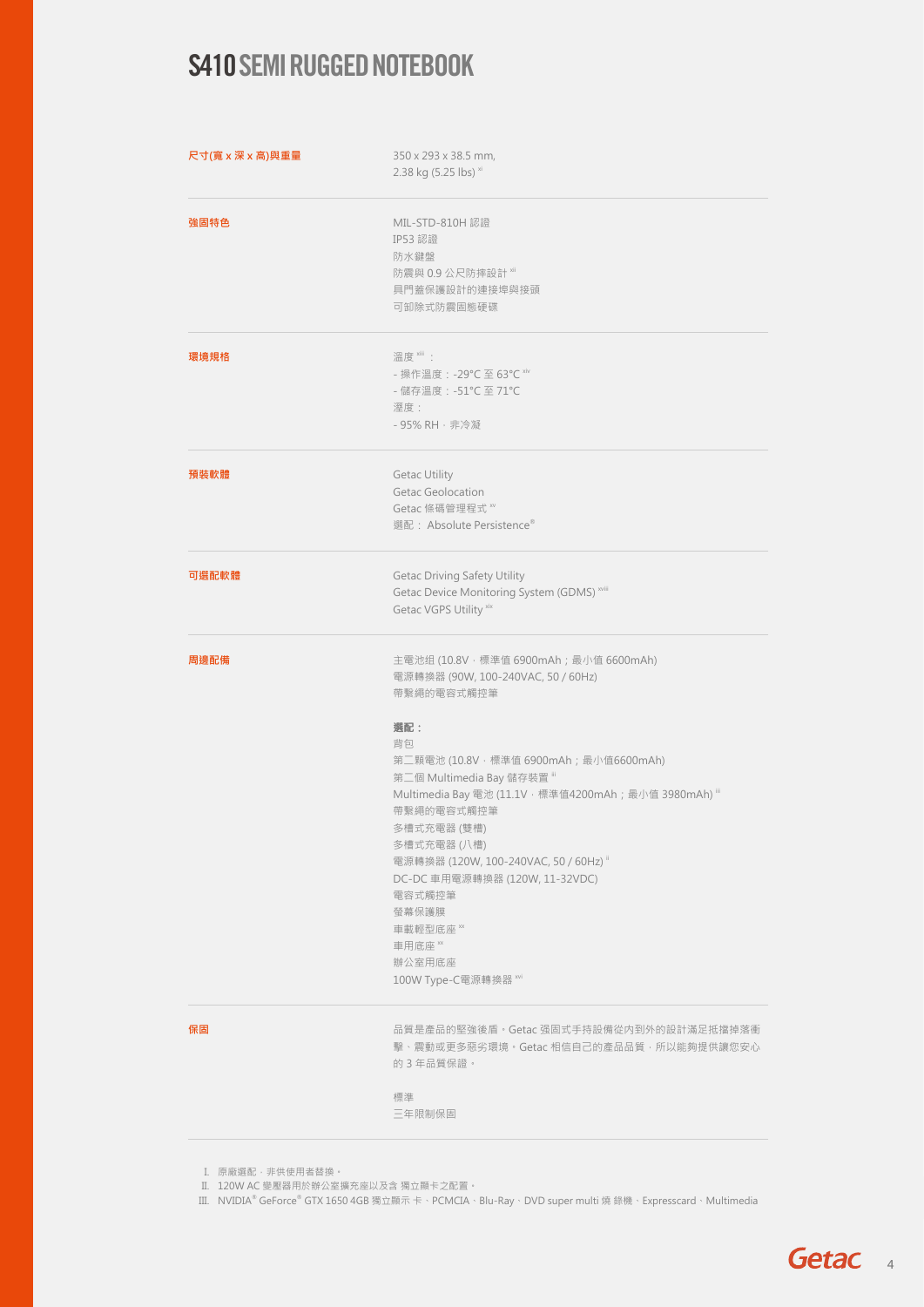- bay 電池、 1D/2D 影像式條碼讀取器、第二個儲存裝置 擇一適用。
- IV. NVIDIA® GeForce® GTX 1650 4GB 獨立顯示 卡需同時配置:Intel® Core™ i5/i7處理器、雙 電池、FHD LCD 顯示器搭載電容式多 點觸控 螢幕以及120W電源轉換器。
- V. 可供受過訓練使用者替換。
- VI. HF RFID 讀卡機和 ExpressCard 擇一適用。
- VII. 藍牙效能及可連接的距離會受用戶端裝置所在環境與效能影響,使用者可減少附近區域使用的藍牙無線裝置數量,以降低干擾。
- VIII. 專用 GPS 與 4G LTE 行動寬頻擇一適用。支援 GPS 和 Glonass。
- IX. 選配4G LTE的裝置將帶有崁入式 SIM 卡插槽。
- X. 13.56MHz HF RFID / NFC 讀取機 (符合 ISO 15693及14443 A/B及Mifare 與 FeliCa™ 標準)。
- XI. 重量和尺寸因配置和選購配件而異。
- XII. 落摔測試結果因配置和所選附件而異。
- XIII. 通過獨立第三方測試實驗室執行之 MIL-STD-810H 認證測試 。
- XIV. S410 選配 DVD Super-Multi Drive 的操作溫度 為 -10°C 至 60°C。
- XV. 僅適用於選配 Barcode Reader。
- XVI. 不適用含獨立顯卡之配置。
- XVII. 搭載雙記憶體之裝置配有 Intel® Iris® Xe Graphics
- XVIII. 僅相容 Windows 10
- XIX. 產品需具備GPS模組
- XX. Havis 車用底座通過 e-mark 認證。

此處資訊僅供參考,適用規格應以索取之報價單為準。